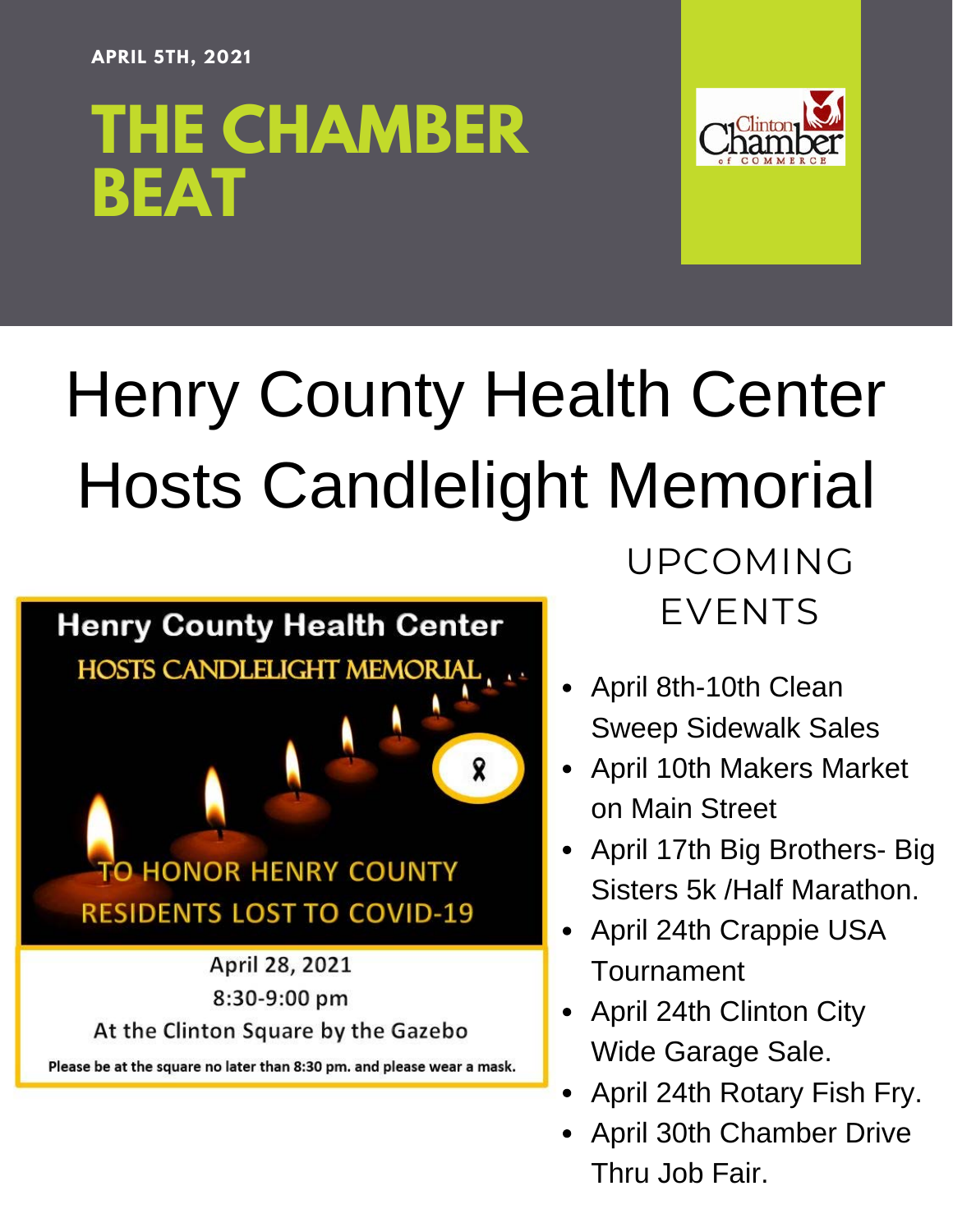## **CHAMBER BUSINESS April 5th, 2021**

## **ANNIVERSARIES**



# Mortgage Enterprises

The Chamber Ambassadors helped Mortgage Enterprises celebrate one year of doing business in Clinton. They offered hot dogs, chips, cookies and drinks to the public.

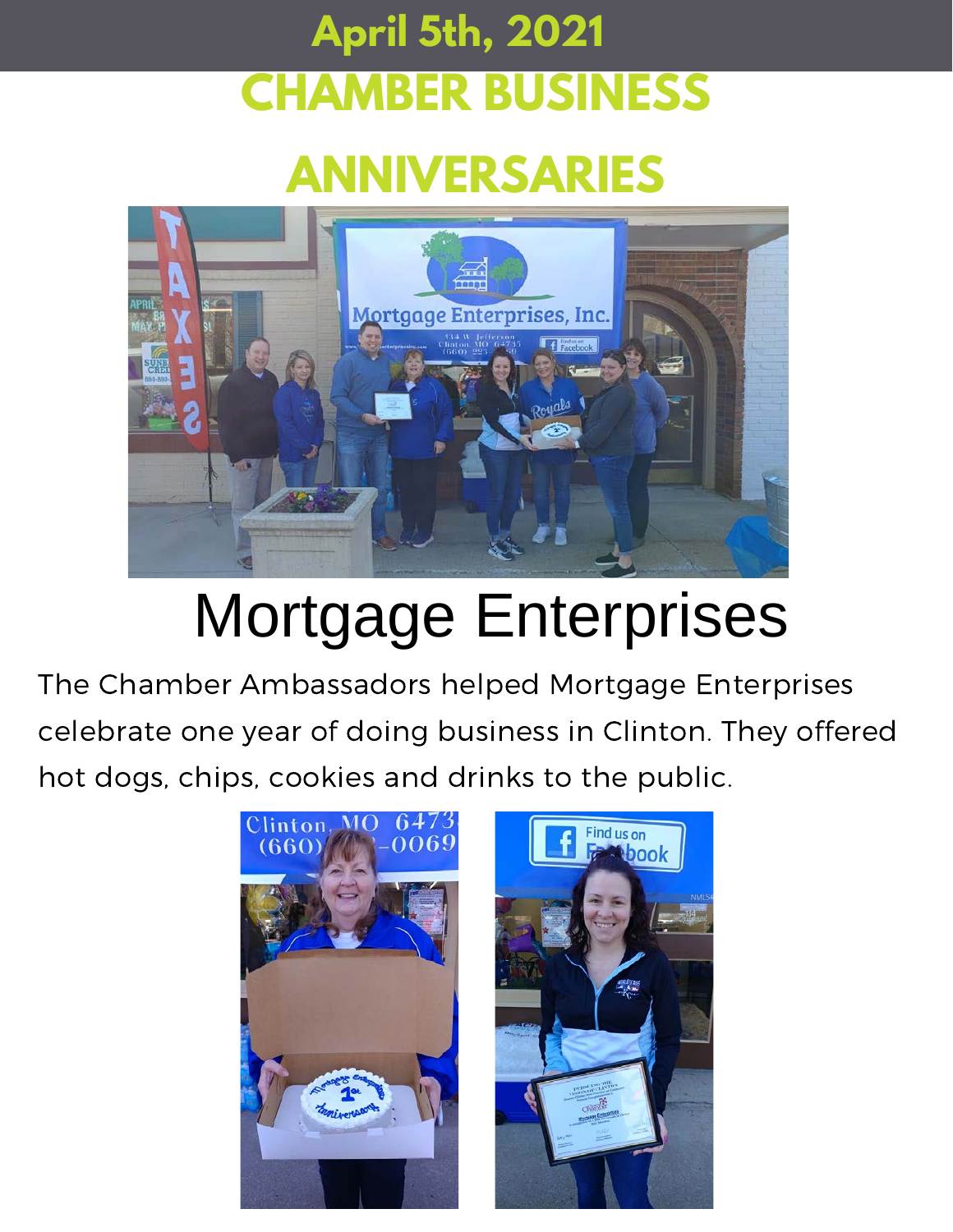# **CHAMBER BUSINESS ANNIVERSARIES**

# Dody Legacy Group

The Dody Legacy Group is celebrating 35 years in business in 2021. What a great bunch of people. We gave them a cake but they gave us cookies, a tour of their offices and more.

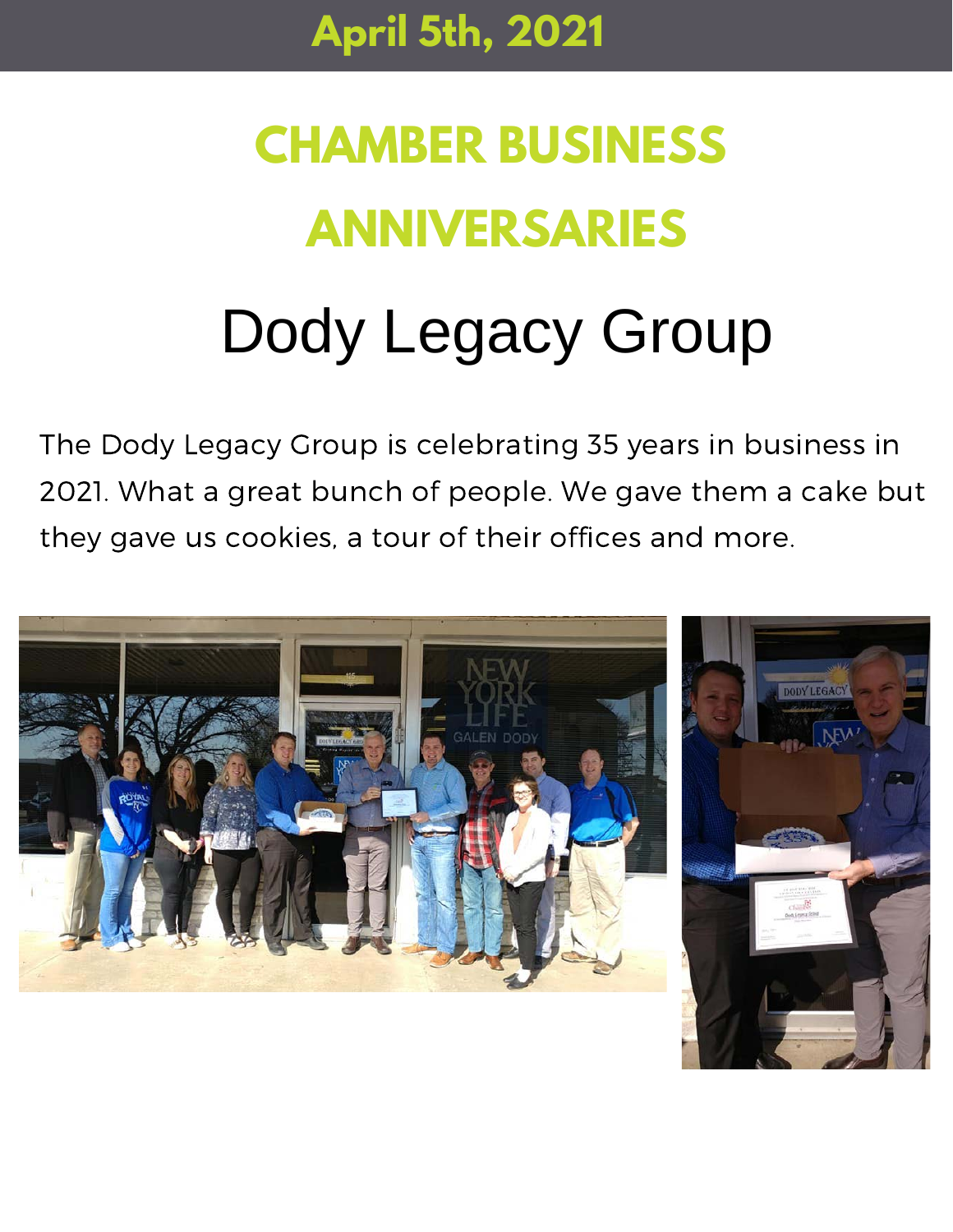## **CHAMBER HEATLH BENEFIT PLAN**

#### **There's Strength in Numbers**

A medical plan that lets small businesses join together for more plan options and lower rates

**Say hello to the Chamber Benefit Plan.** A multiple employer welfare arrangement (MEWA) designed for businesses like yours.

When it comes to providing employees with cost-saving health care coverage, small businesses are at a big disadvantage compared to their larger counterparts. Because of their smaller size, their claims risk pool is spread out across a much smaller employee population. That can result in higher, less stable insurance rates — and fewer viable plan choices.

#### **Fortunately, there's a simple and affordable medical plan alternative: the Chamber Benefit Plan.**

Powered by the Missouri Chamber Federation, administered by The Health Plan (THP) with network access from HealthLink and Freedom Network Select, the Chamber Benefit Plan is available to small group employers, who:

·Are members of a qualifying Chamber of Commerce

·Have 2 – 50 eligible employees.

By being a part of a larger, self-funded pool, employers have financial protection backed by stop loss coverage. In addition to financial protection, the Chamber Benefit Plan offers:

- Competitive, medically underwritten rates
- Fixed, predictable monthly payments
- A variety of plan designs, including 10 PPO and three HSA options
- Access to HealthLink/Freedom Network Select network
- Coverage for claims run-out/terminal liability coverage Open
- Simple, streamlined administration Formulary

As a chamber member, you can take advantage of this simple, affordable medical plan. You'll get access to a full range of high-quality plans and options that can lead to significant savings. It's just one of the many advantages of being a chamber member.

Not a chamber member yet? Contact us at ADD PHONE NUMBER and we'll help you join. **Think the Chamber Benefit Plan is right for your small business?** Visit [www.chamberbenefitplan.com](http://www.chamberbenefitplan.com/) to learn more and find a Chamber Benefit Plan Certified Broker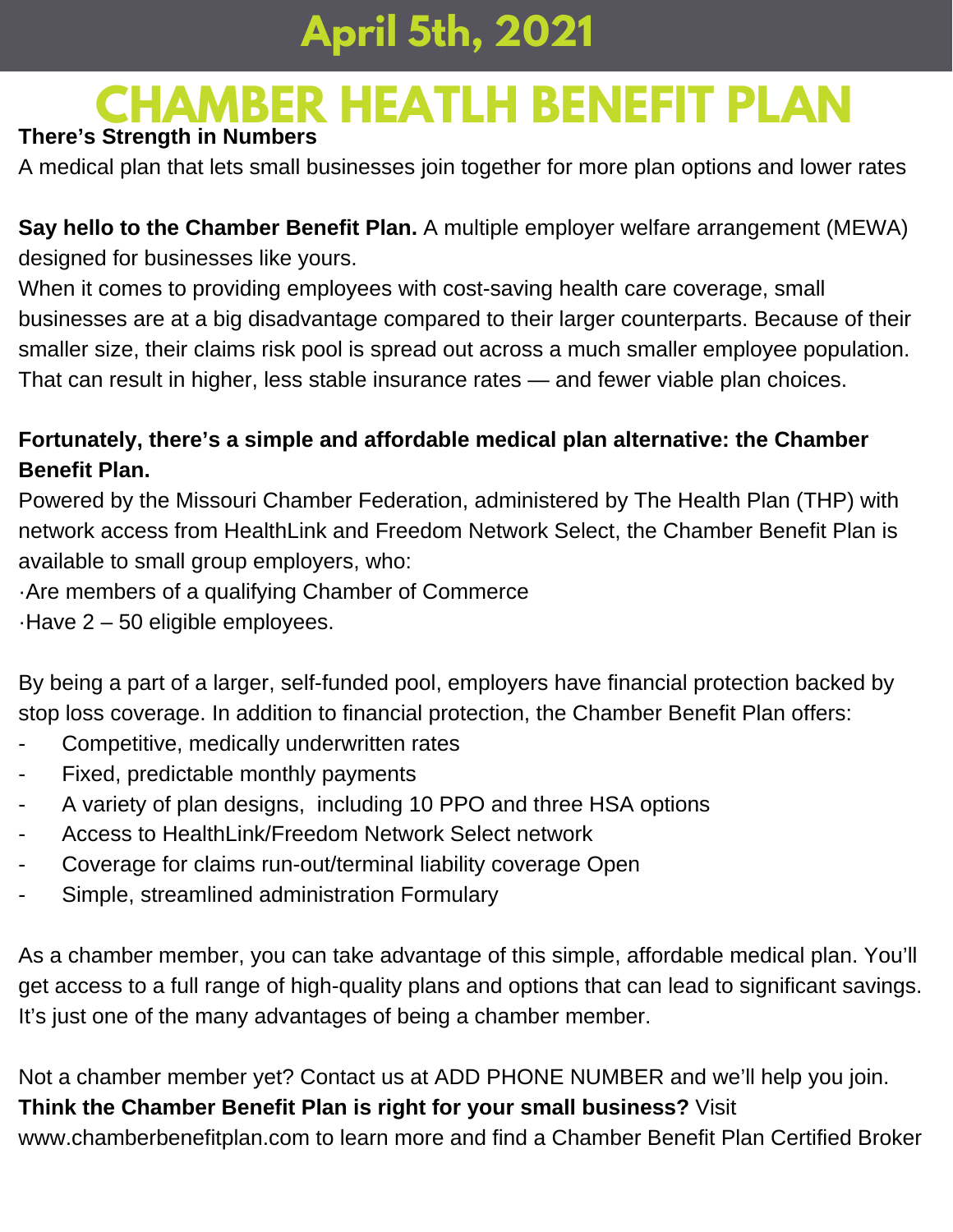## **CHAMBER MEMBER BUSINESS**

### **INFORMATION**



Any day of the year...

When your patient needs care, we are ready to provide it. Any day of the year, Heartland Hospice can initiate hospice care for an eligible patient.

A patient who might be potentially-eligible for and benefit from hospice care may demonstrate some of these symptoms:

- · Unintentional weight loss
- · Excessive sleeping throughout the day for long periods
- 
- Multiple hospital visits/stays in the past six months<br>• Excessive swelling of the legs and ankles, even when feet are propped up
- · Difficulty breathing, even at rest or with increased oxygen levels
- · Weakness during activities of daily living
- · Frequent changes in medication
- · Pain that is poorly controlled · Loss of interest in activities
- · Not "bouncing back" after an illness

Contact us any time, day or night, weekends or holidays, just to talk or to refer a potentially-eligible patient. For 24/7 admissions, please call:







The Henry County Library children's programming theme for this year is, Amazing Animals. In honor of all the magnificent creatures, and to encourage the children of our community to learn about exotic animals, the Library decided to adopt an orphaned baby elephant.

Through generous donations from our patrons, the Library has been able to adopt Naleku, a female African orphaned baby elephant from the Sheldrick Wildlife Trust in Nairobi, Kenya. For the next three years, everyone will be able to learn about her progress and growth until

she finally returns to her wild home. The Sheldrick Wildlife Trust has been rescuing orphaned elephants, rhinos, and giraffes since 1977. The Library would like to thank all of our patrons for their kind donations to make this adoption possible and for the learning opportunity for the children of the Henry County community. The Library invites you to join us on Naleku's journey on the Henry County Library Facebook page. If you would like to watch a video about how Naleku was rescued, you can search "Rescue of Naleku" on YouTube.

The Henry County Library staff is excited to have her as our newest family member!



#### **MoVeteranPreneurs** The MVP's of Entrepreneurs

#### **RESOURCE WORKSHOP**

As a Veteran, you understand the importance<br>of teamwork, ethics, goals, community, sacrifice, challenges and lovalty. That is what makes Veterans so successful as business owners and entrepreneurs.

This workshop is designed to connect you with individuals to assist in every as beed of business: Startup, Growth and<br>Expansion, and Succession.

During this interactive workshop, you will:

- Visit with numerous resource partners such as attorneys, accountants, business consultants, other Veteran business owners, and many others in specialty fields like<br>government contracting and international trade.
- · Receive complimentary goodie bags which will include<br>business essentials and tools.

Lake of the Ozarks Council of Local Govern

- · Connect with like-minded comrades sharing experiences, concerns and advice.
- Complimentary breakfast or lunch, and light snacks<br>throughout the workshop.



#### **2 SESSIONS**

M

Tuesday May 11, 2021

**Click on Session to Register** Session 1: 8:30 - 11:30 AM **Breakfast Provided Session 2: 12 - 3 PM** Lunch Provided

#### **NO COST**

**LOCATION** American Legion Post 624<br>852 American Legion Rd. Sunrise Beach, MO 65079

#### **REGISTER TODAY**

State Fair The Learning Force MOSBOC@SFCC-KELLY ASBURY DIRECTOR



• blind draw for partner double elimination comhole

- \$10.00 to play
- prize money for top 2 teams<br>each week based on number of players.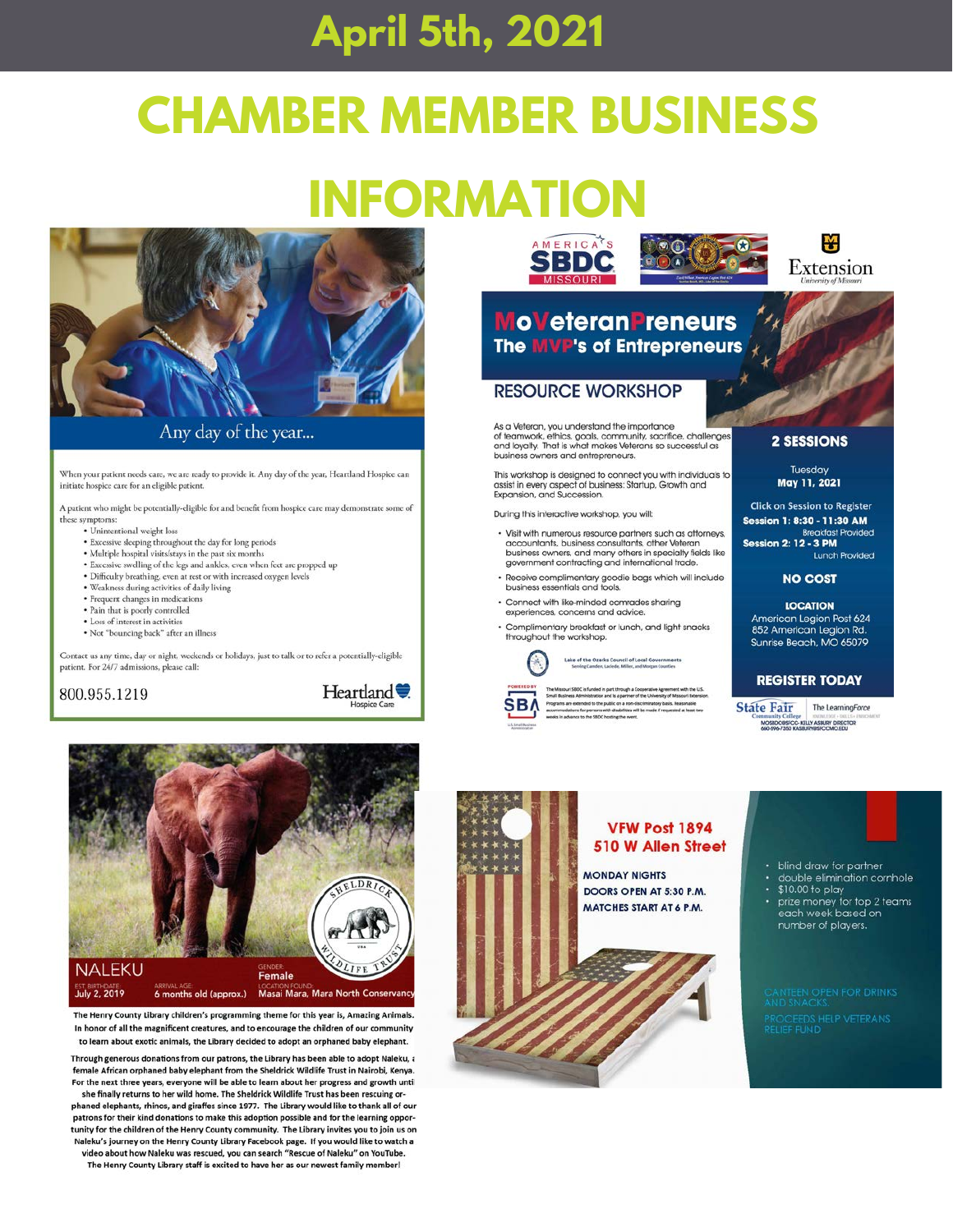## **April 5th, 2021 CHAMBER MEMBER BUSINESS**

# **INFORMAT**



Living with a chronic condition such as diabetes, arthritis, heart disease, pain or anxiety can be a daily challenge. But it doesn't have to be. Sign up for this free workshop today!



Develop action plans to improve your health and wellbeing.

**X** Extension

**Great for Caregivers, too!** 

 $ma4 =$ 

**RAG** 



This project was funded in part by an award to<br>the Missouri Association of Area Agencies on<br>Aging (MAA through the prevention and Public<br>Health Fund grant no. 90CSSG099-01-00 by the<br>US Department of Health and Human Servic Care Connection for Aging Services

inistration for Community Living.)



### **Living a Healthy Life**

Living with a chronic condition such as diabetes, arthritis, heart disease, pain or anxiety can be a daily challenge. But it doesn't have to be. Sign up for this free workshop today!

Extension CareConnection

Aging Services



#### **Great for Caregivers, too!**

 $ma4 =$ 

**RAG** 



To register: **Contact Shery Fogle or Stacey** 

Gilkeson at 1-800-748-7826 or online at www.goaging.org Must register to receive workshop materials.

> is project was funded in part by an award to This project was funded in part by an award the<br>the Missouri Association of Area Agencies on<br>Aging (MAA through the prevention and Publi<br>Health Fund grant no. 90CSSG009-03-00 by th<br>US Department of Health and Human Service

### linton l **Street**